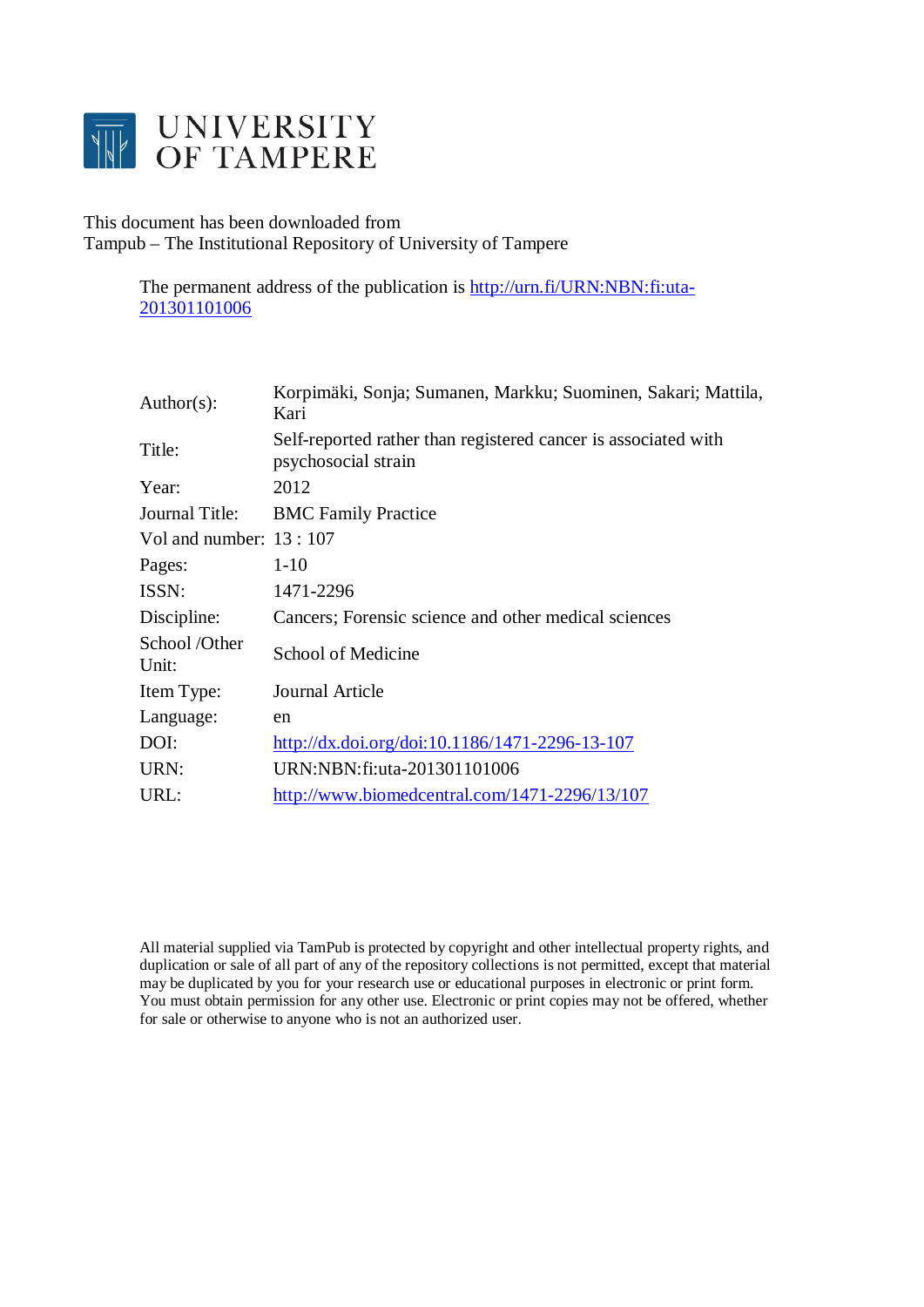# **RESEARCH ARTICLE Example 2014 CONSIDERING CONSIDERING CONSIDERING CONSIDERING CONSIDERING CONSIDERING CONSIDERING CONSIDERING CONSIDERING CONSIDERING CONSIDERING CONSIDERING CONSIDERING CONSIDERING CONSIDERING CONSIDE**



# Self-reported rather than registered cancer is associated with psychosocial strain

Sonja Korpimäki $^1^\ast$ , Markku Sumanen $^2$ , Sakari Suominen $^3$  and Kari Mattila $^{2,4}$ 

# Abstract

Background: Individuals with only a subjective experience of cancer may conceal severe psychological distress and act like patients with verified disease. The purpose of the study was to establish whether some typical psychosocial factors may be linked to subjects with registered cancer (confirmed) and also to those with self-reported cancer lacking accompanying registered data (non-confirmed).

Methods: The material comprised 25 898 working-aged individuals (response rate 40.0%) in 1998. Of these 19 629 also responded at the follow-up in 2003 (response rate 75.8%). The analyses focused on respondents with cancer diagnosis in 2002 or earlier according to data of the Finnish Cancer Registry and self-report of cancer in 2003 (confirmed) (N=330) and on respondents with self-reported cancer only but lacking registered diagnosis (non-confirmed) (N=140). Those who neither reported cancer nor had a diagnosis were included as a control group (N= 18 299).

Results: Respondents with confirmed cancer belonged more often to the oldest age-group than those with non-confirmed cancer. Respondents with non-confirmed cancer were more often obese, depressed and reported less social support compared to subjects with confirmed cancer. Compared to controls they had a statistically significantly increased risk of depression, lower optimism, lower life satisfaction, more childhood adversities, more negative life events and less social support.

Conclusions: Individuals with only a subjective experience of cancer reported more psychosocial strain than those with accompanying registered cancer. Self-report of a severe disease like cancer without corresponding clinical findings might reflect heavy psychological distress which should be taken into consideration in clinical work.

Keywords: Cancer, Psychosocial factors, Self-reported disease

# Background

There are about 200 000 people in Finland, about 4% of the population, who have or have had cancer [[1\]](#page-9-0). The yearly incidence of cancer in 2008 was for males 283.6 per 100 000 person-years and for females 249.9 per 100 000 person-years. The most common cancer in the industrialized countries is prostate cancer in males (4 200 new cancer cases in Finland in 2008) and breast cancer in females (4 300 new cancer cases in Finland in 2008).

The development of cancer is a long-term gradual process taking years or even decades. Cancer is a multiform disease state with very different clinical manifestation. An increasing proportion of cancer patients recover.

\* Correspondence: [sonja.korpimaki@uta.fi](mailto:sonja.korpimaki@uta.fi) <sup>1</sup>

Tampere Health Centre, Tampere, Finland

Full list of author information is available at the end of the article

The common conception, nonetheless, is that cancer is a very serious possibly life threatening condition turning it to a subjectively stressful experience.

Thus, individuals with only a subjective experience of cancer may conceal severe psychological distress, potentially based on misunderstanding of the judgements given by the doctor or another representative of the health care system. These individuals may act as patients with verified disease. The purpose of the study was to establish whether some typical psychosocial factors may be linked to subjects with registered (*confirmed*) cancer and also to those with self-reported cancer lacking accompanying register data (non-confirmed).

## Methods

The Health and Social Support Study (HeSSup) is a prospective follow-up study focussing on psychosocial



© 2012 Korpimäki et al.; licensee BioMed Central Ltd. This is an Open Access article distributed under the terms of the Creative Commons Attribution License [\(http://creativecommons.org/licenses/by/2.0\)](http://creativecommons.org/licenses/by/2.0), which permits unrestricted use, distribution, and reproduction in any medium, provided the original work is properly cited.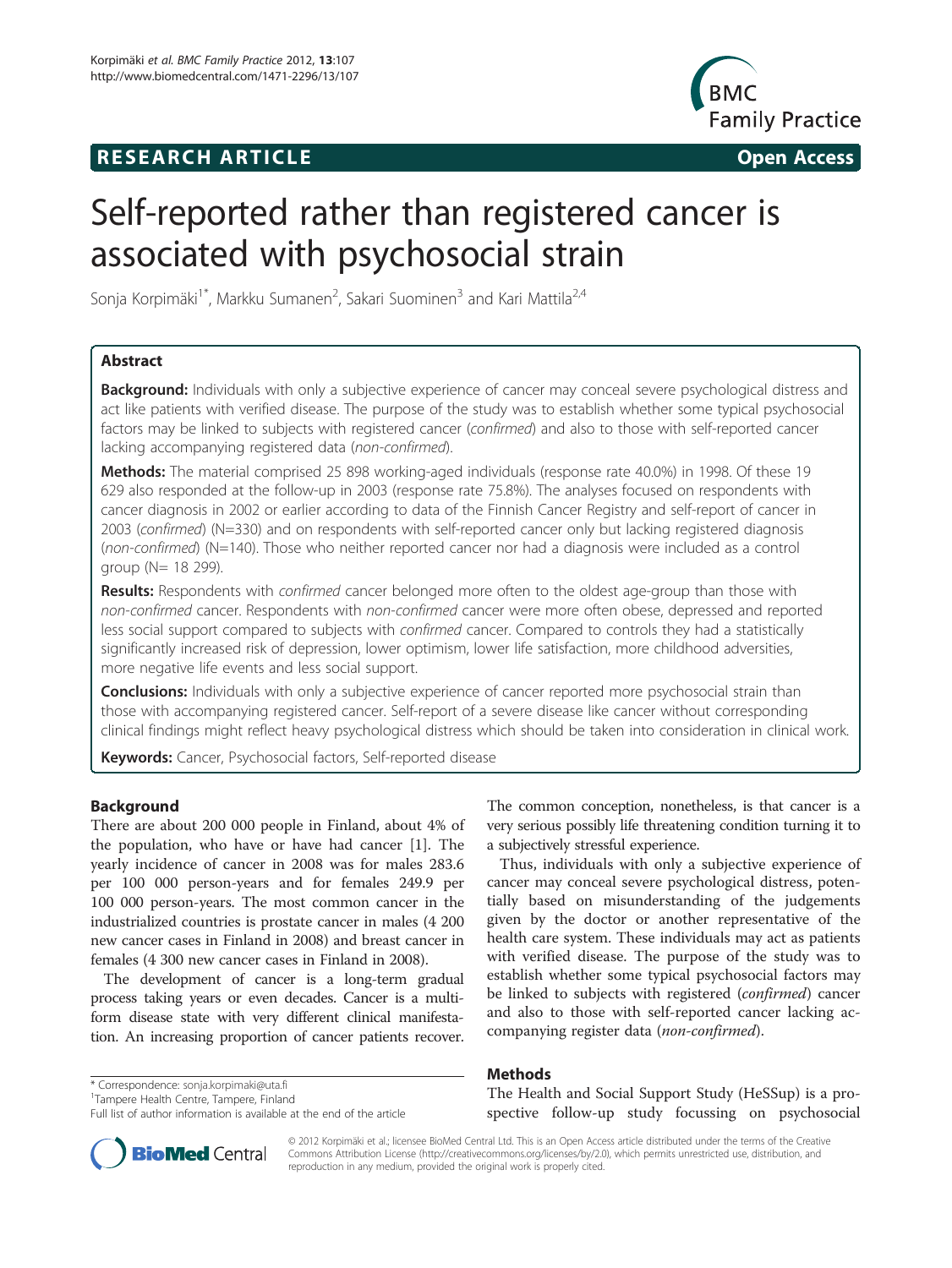determinants of health of the Finnish working-age population. The subjects belonged to a random sample drawn from the Finnish Population Register [\[2](#page-9-0)], stratified into four age-groups: 20–24, 30–34, 40–44 and 50–54 at baseline. In 1998 a completed postal questionnaire was returned by 25 898 participants (response rate 40.0%). Of these 19 629 also responded at the follow-up in 2003 (response rate 75.8%). Analysis of non-responders showed a good compatibility of the HeSSup sample with the Finnish population [[3,4](#page-9-0)]. The concurrent joint Ethics Committee of the University of Turku and the Turku University Central Hospital considered approval not necessary for a normal cohort study, but all participants were requested to sign a consent form containing information about the study and to grant permission to allow subsequent studies with the same data set and possibility to link with national health registries.

The Finnish Cancer Registry maintains a nationwide database on all cancer cases in Finland from 1953 onwards [\[5](#page-9-0)]. It is also an internationally active institute for statistical and epidemiological cancer research. There were 1 037 subjects in the HeSSup sample with a cancer diagnosis between the years 1955 and 2006 when the survey data was linked with data of the Cancer Registry. Of them 263 (basalioma, polycythemia vera, myelofibrosis etc.) were excluded as in the basic statistics of the Cancer Registry [\[6\]](#page-9-0). Thus 774 subjects having malignant cancers were included in the study. To be able to use the information within the HeSSup sample, only participants having a tumour diagnosed in 2002 or earlier were included in the analysis (N=396). This limitation was imposed so that recently diagnosed cancer would not influence the data collected with the 2003 questionnaire.

In the HeSSup study the participants were asked whether or not a doctor had told them that they have or have had a malignant tumour (cancer). The analyses focused on respondents who had registered cancer and also self-reported it in the follow-up survey in 2003 (N=330), termed "confirmed cancer", and on those who self-reported cancer only but lacked an accompanying registry diagnosis ever (N=140), termed "non-confirmed cancer" here (Figure 1). Those who neither reported a cancer nor had a diagnosis were included as controls (N= 18 299).

This study has a cross-sectional design. The analyses compared demographic, life-style and psychosocial factors asked in 2003 between respondents having con*firmed* cancer and *non-confirmed* cancer, and controls. Respondents were categorized according to gender and four age-groups: 25–29, 35–39, 45–49 and 55–59 in 2003. Education, as a proxy for socioeconomic status, was ascertained by a self-report on the matriculation examination ( $\geq$ 12 year education). Marital status was classified into two groups: married or cohabiting and



single, widow or divorced. Living was graded as alone or together with one or more persons. Obesity was measured by the body mass index (BMI <30 or  $\geq$ 30 kg/m<sup>2</sup>). Participants were asked whether or not they had ever smoked and current smoking was categorized as <5 or ≥5 cigarettes per day. Alcohol consumption was calculated as grams of alcohol per week. Weekly consumption of pure alcohol under 22 g was categorized as none or minimal, more than 22g but less than 175g in women and under 263g in men as moderate and more as heavy. Exercise activity was categorized as little (MET  $\langle 2 \rangle$  or much (MET  $\geq$ 2) according to daily exercise [\[7](#page-9-0)].

The general sense of stressfulness was measured by the Reeder Stress Inventory [\[8](#page-9-0)]. This comprises the following four statements: "In general I am usually tense or nervous", "There is a great amount of nervous strain connected with my daily activities", "At the end of the day I am completely exhausted mentally and physically" and "My daily activities are extremely trying and stressful." Participants indicate the extent to which each statement applies to them using a 5-point Likert scale. The score was calculated as the overall sum of the four items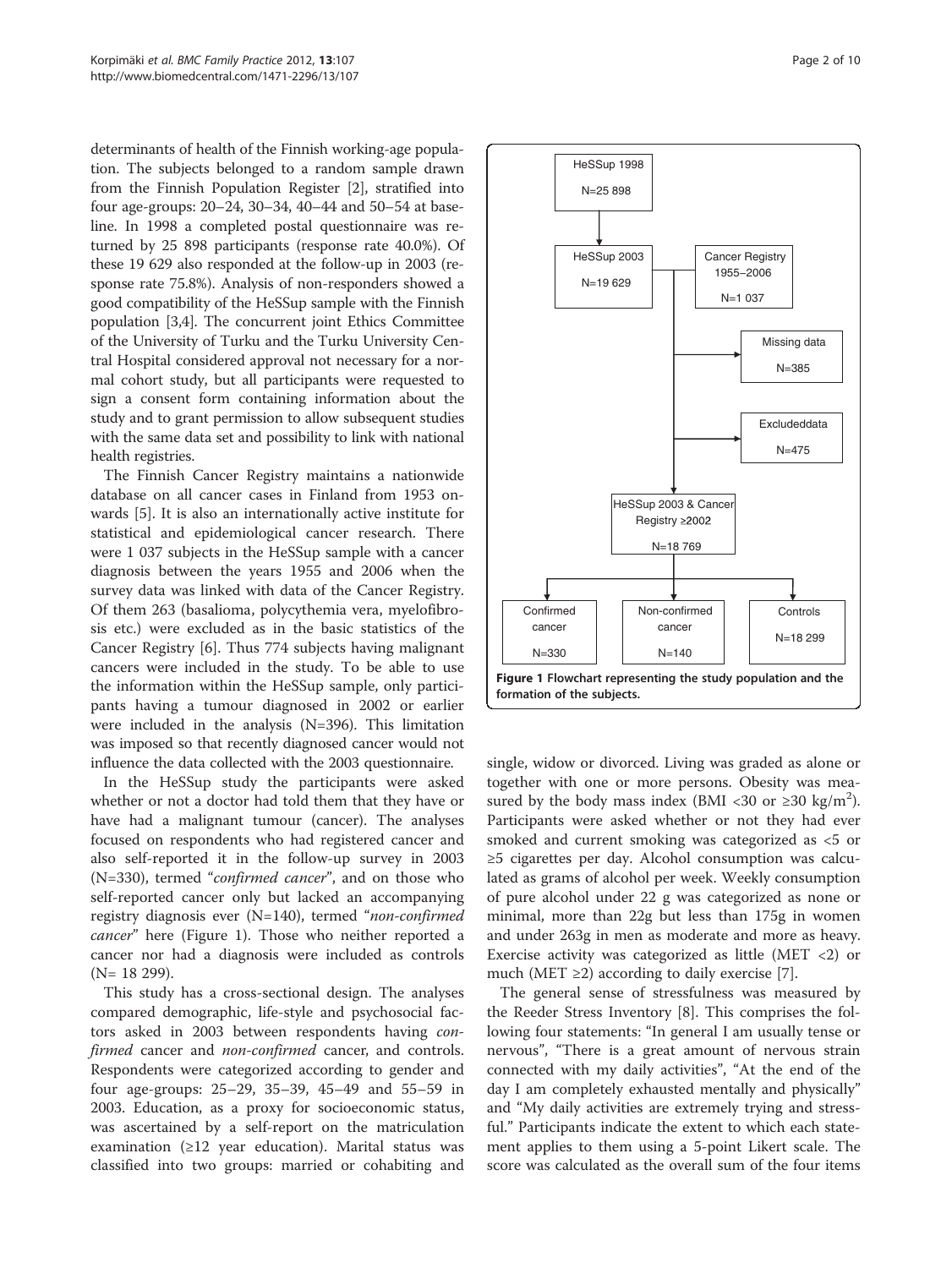(range 4–20). The sum was classified into three: little  $(\geq 17)$ , moderate  $(12-17)$  or great  $(\leq 12)$ .

Symptoms of depression were assessed by the widely used 21-item Beck Depression Inventory [\[9](#page-9-0)]. A sum score over the cut-off value of 19 was taken to indicate (moderate or severe) depressiveness.

Hostility was assessed by a three-item expressed hostility scale [\[10](#page-9-0)]. This included respondents' self-ratings of irritability, ease of anger-arousal, and argumentativeness, which were rated on a 5-point Likert scale. The hostility scale was built up by the sum score on these three items (total range 3–15) and categorized into three classes (0–5, 6–12 or 13–15).

The level of optimism was measured by the Life Orientation Test-Revised (LOT-R) [\[11\]](#page-9-0). This is a 6-item scale covering generalized future expectations; three items are worded positively and three negatively, and the items are presented as a 5-point Likert scale. The LOT-R scale was reconstructed by summing (total 6–30) and categorized into three classes  $\left( < 20, 20 - 24 \text{ or } > 24 \right)$ .

Life satisfaction was determined by the responses to four questions dealing with interest in life, happiness, general ease of living and loneliness [\[12](#page-9-0)]. The range of the sum score for life satisfaction (LS) was 4–20. An increase in values indicated a decrease in life satisfaction: satisfied (LS 4–6), intermediate group (LS 7–11) or dissatisfied (LS 12–20).

Subjects were asked to recall their childhood adversities in terms of six questions: "Did your parents divorce?", "Did your family have long-lasting economic difficulties?", "Did serious conflicts arise in your family?", "Were you often afraid of some member of your family?", "Was someone in the family seriously or chronically ill?" and "Did someone in the family have problems with alcohol?" [[13](#page-9-0)]. Alternative answers were Yes, No or I do not know. Only the first two options were included in the statistical analyses. The number of childhood adversities per individual was calculated (0, 1 or 2–6).

Respondents were also requested to recall life events. Adverse events were asked via a 21-item question sequence considering e.g. death or illness of close person, divorce, loss of job, accidents and violence [\[14,15\]](#page-9-0). The sum was classified into two groups: few  $(0-2)$  or many  $(>2)$ . Likewise positive events were ascertained from answers to the question "Has some remarkable positive experience or event happened to you?" The eight response options were: in family life, in working life, in human relationships, in spiritual life, in economic situation, in living, in hobbies and in love. The sum was classified into two groups: few  $(0-2)$  or many  $(>2)$ .

Social support was estimated by the Brief Social Support Questionnaire [[16](#page-9-0)]. It comprises six questions: "Whom can you really trust when you want to forget your sorrow when feeling stressed?", "Whose help can you really count on when needing relaxation under pressure?", "Who really accepts you with all your strengths and weaknesses?", Who really cares about you whatever happens?", "Who can you really trust to get you to feel better when upset?" and "Whom can you count on to comfort you when you are screwed up?". Each of the questions gave zero to six sources of support to select from. The sum score  $(0-36)$  was classified:  $0-5$ ,  $6-11$ ,  $12-17$  or  $\geq 18$ . Low social support was indicated by the lowest class. The type of social support was based on the mean of options: "I get more support than I give", "I give more support than I get" or "I get as much support as I give" to questions considering the three most important adults in question.

The statistical significance of differences between respondents having confirmed and non-confirmed cancer was tested by χ2 test. Odds ratios (OR) with 95% confidence interval (CI) for cancer in the multivariate logistic regression analysis were calculated in both groups for demographic, life-style and psychosocial factors with adjustment for age and sex. The analyses were made using SPSS for Windows, release 13.

#### Results

The majority of the study population were women, while age was evenly distributed (Table [1](#page-4-0)). A minority among the respondents had a higher educational level. Most were married or cohabiting and lived with one or more persons. Their life-style was on average healthy: BMI equal to 30 or over marking obesity was noted in one respondent out of four, regular smoking was reported by one in five, heavy alcohol drinking by one in twenty and little exercise by one in four. Moderate or severe depression came up in 4.3% of reports. The feelings of stress, hostility, optimism and satisfaction with life were mostly expressed as moderate. Over half of the respondents graded their social support in the first or second category, indicating minor support. The prevailing type of social support was "getting more than giving". No childhood adversities had been experienced by 39%; on the other hand nearly the same proportion had experienced many. Of all respondents 78% reported only few negative events. Many positive events were reported by 88%.

There were no statistically significant differences in gender between respondents having confirmed and nonconfirmed cancer but those with *confirmed* cancer belonged more often to the oldest age-group analyzed (p<0.001) (Table [2](#page-5-0)). The sociodemographic indicators education, marital status and number of people living in the same household showed no differences. The subjects with *non-confirmed* cancer were more often obese (p=0.003) than those with confirmed cancer. Life-style factors such as smoking, alcohol consumption and exercise activity were equally reported. Depression was more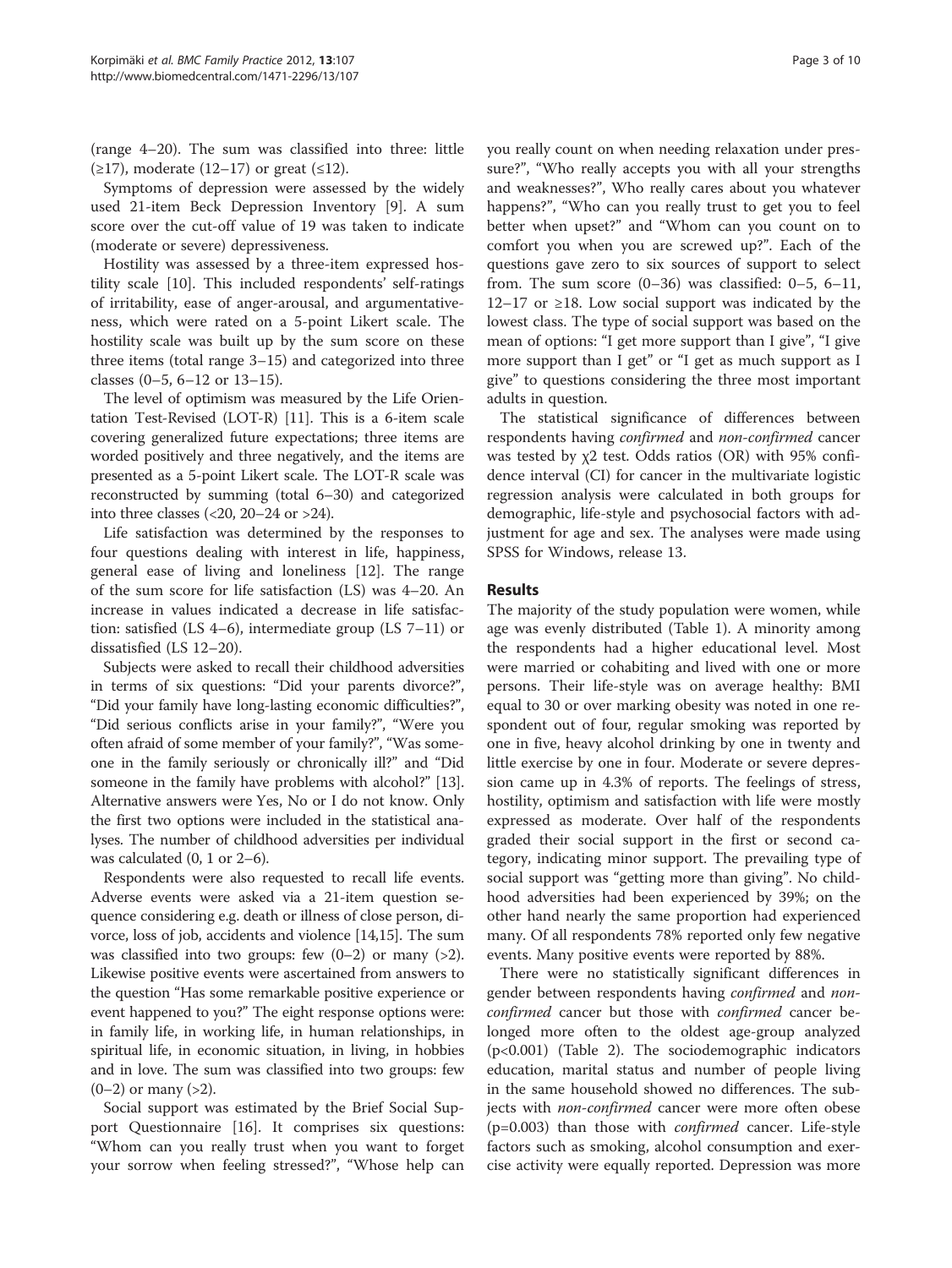<span id="page-4-0"></span>Table 1 Distribution of demographic, life-style and psychosocial factors among the study population (N=18 769)

|                             | N       | %    |
|-----------------------------|---------|------|
| Gender                      |         |      |
| Female                      | 11 519  | 61.4 |
| Male                        | 7 247   | 38.6 |
| Age-group                   |         |      |
| 55-59                       | 4 9 8 4 | 26.6 |
| 45-49                       | 4 6 4 9 | 24.8 |
| 35-39                       | 4 3 3 6 | 23.1 |
| $25 - 29$                   | 4 7 9 7 | 25.6 |
| Education                   |         |      |
| Lower                       | 10 412  | 55.5 |
| Higher                      | 8 3 3 2 | 44.5 |
| Marital status              |         |      |
| Marriage/cohabitation       | 12 838  | 68.5 |
| Single/widow/divorced       | 5 9 0 9 | 31.5 |
| Living                      |         |      |
| With $\geq$ 1 persons       | 15 116  | 81.5 |
| With 0 persons              | 3.439   | 18.5 |
| Obesity                     |         |      |
| BMI < 30                    | 13 917  | 75.5 |
| $BMI \geq 30$               | 4519    | 24.5 |
| Smoking                     |         |      |
| No                          | 8 2 2 7 | 47.8 |
| Quitted                     | 5 1 6 3 | 30.0 |
| Regular (<5 cigarettes/day) | 416     | 2.4  |
| Regular (≥5 cigarettes/day) | 3 4 1 0 | 19.8 |
| Alcohol use                 |         |      |
| None or minimal             | 6 1 6 1 | 32.9 |
| Moderate                    | 11 523  | 61.5 |
| Heavy                       | 1 0 4 3 | 5.6  |
| Exercise activity           |         |      |
| Much (met≥2)                | 13 4 30 | 72.0 |
| Little (met<20              | 5 2 2 2 | 28.0 |
| <b>Stress</b>               |         |      |
| Low                         | 5 1 1 3 | 27.5 |
| Moderate                    | 9 2 4 2 | 49.8 |
| High                        | 4 2 1 7 | 22.7 |
| Depression                  |         |      |
| Beck 0-19                   | 17 631  | 95.7 |
| Beck ≥20                    | 787     | 4.3  |
| Hostility                   |         |      |
| Low                         | 3 913   | 21.0 |
| Moderate                    | 10 483  | 56.2 |
| High                        | 4 2 4 5 | 22.8 |
|                             |         |      |

#### Table 1 Distribution of demographic, life-style and psychosocial factors among the study population (N=18 769) (Continued)

| Optimism                  |         |      |
|---------------------------|---------|------|
| High                      | 5 7 4 7 | 30.9 |
| Moderate                  | 9 2 4 2 | 49.7 |
| Low                       | 3 5 9 0 | 19.3 |
| Life satisfaction         |         |      |
| High                      | 4 5 6 8 | 24.5 |
| Moderate                  | 10 553  | 56.7 |
| Low                       | 3 4 9 8 | 18.8 |
| Childhood adversities (n) |         |      |
| $\overline{0}$            | 7 3 2 5 | 39.2 |
| 1                         | 4 8 6 3 | 26.0 |
| $2 - 6$                   | 6 5 1 3 | 34.8 |
| Negative events           |         |      |
| Few (0-2)                 | 14 5 15 | 77.7 |
| Many $(>2)$               | 4 1 5 8 | 22.3 |
| Positive events           |         |      |
| Many $(>2)$               | 16 216  | 87.9 |
| Few 90-2)                 | 2 2 3 2 | 12.1 |
| Social support (points)   |         |      |
| $\geq$ 18                 | 1 682   | 9.0  |
| $12 - 17$                 | 5 0 0 8 | 26.7 |
| $6 - 11$                  | 10 212  | 54.4 |
| $0 - 5$                   | 1 867   | 9.9  |
| Support type              |         |      |
| Gets as much as gives     | 6 0 1 0 | 32.5 |
| Gets more than gives      | 7 170   | 38.8 |
| Gets less than gives      | 5 2 8 4 | 28.6 |

common among subjects having non-confirmed cancer than among those with *confirmed* cancer (p=0.044). This group also reported less social support (p<0.001) but its type showed no difference. Likewise reporting of other examined psychosocial factors, including number of life events, did not differ.

In the multivariate regression analyses with adjustment for age and sex, single, widowed or divorced respondents and also respondents living alone had more confirmed cancer than controls (Table [3](#page-6-0)). Subjects whose educational level was lower had increased likelihood to have non-confirmed cancer. Single, widowed or divorced respondents also had more non-conformed cancer whereas those who lived alone had not. Obesity seemed to increase the risk for reporting non-confirmed cancer twofold. Regular and heavier smoking likewise increased this risk. Neither alcohol use nor exercise activity had effects on the likelihood of confirmed or non-confirmed cancer.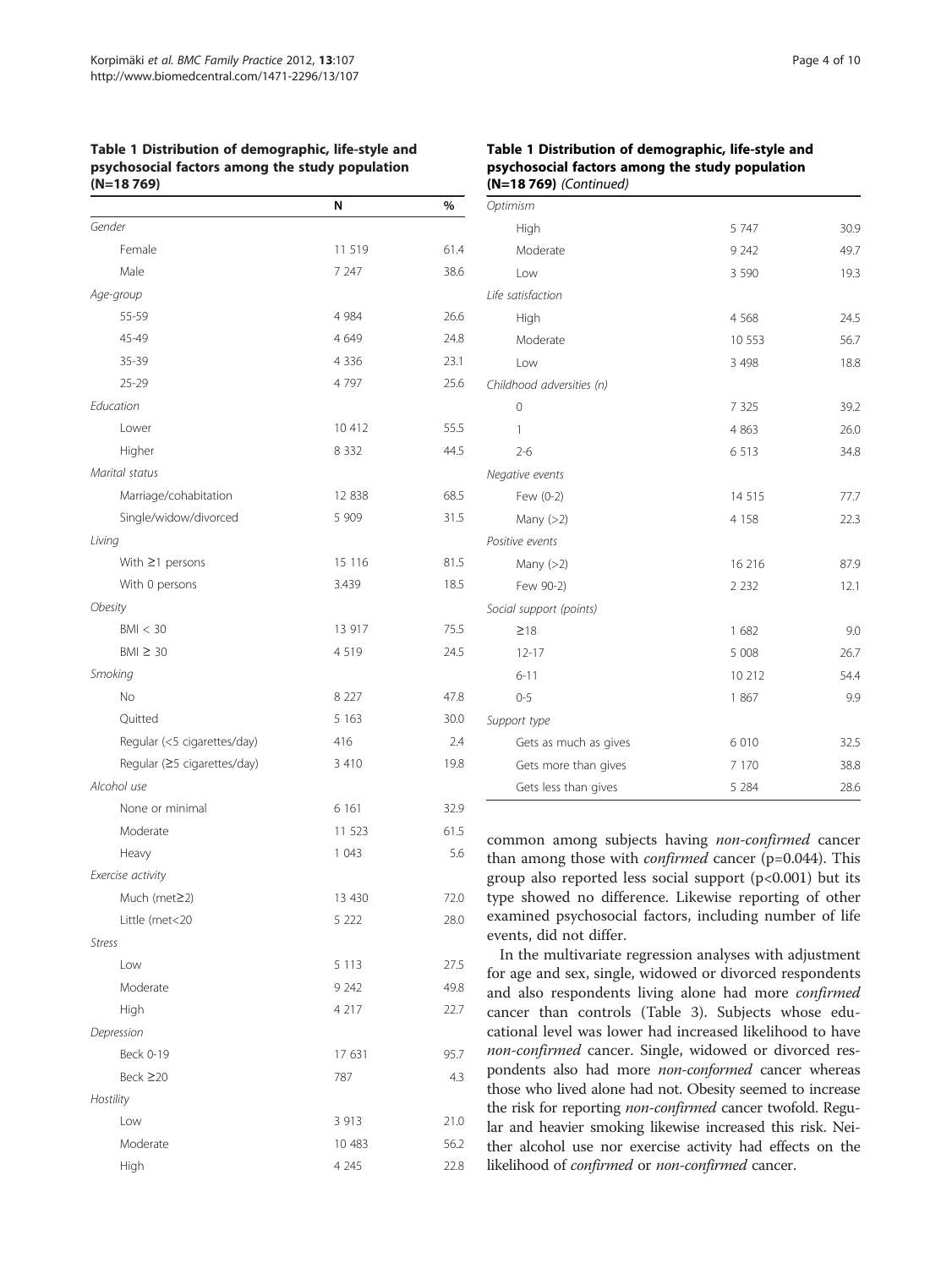## <span id="page-5-0"></span>Table 2 Distribution of demographic, life-style and psychosocial factors among respondents having registered (confirmed cancer) and only self-reported cancer (non-confirmed cancer)

|                             | Confirmed | Non-confirmed | P-value |
|-----------------------------|-----------|---------------|---------|
|                             | N=330 %   | N=140 %       |         |
| Gender                      |           |               | 0.687   |
| Female                      | 73.9      | 72.1          |         |
| Male                        | 26.1      | 27.9          |         |
| Age-group                   |           |               | < 0.001 |
| 55-59                       | 58.8      | 42.9          |         |
| 45-49                       | 27.3      | 26.4          |         |
| 35-39                       | 8.8       | 20.7          |         |
| $25 - 29$                   | 4.8       | 10.0          |         |
| Education                   |           |               | 0.296   |
| Lower                       | 64.5      | 69.6          |         |
| Higher                      | 35.5      | 30.4          |         |
| Marital status              |           |               | 0.806   |
| Marriage/cohabitation       | 70.3      | 71.4          |         |
| Single/widow/divorced       | 29.7      | 28.6          |         |
| Living                      |           |               | 0.947   |
| With $\geq$ 1 persons       | 76.5      | 76.8          |         |
| With 0 persons              | 23.5      | 23.2          |         |
| Obesity                     |           |               | 0.003   |
| BMI < 30                    | 70.9      | 56.7          |         |
| $BM \geq 30$                | 29.1      | 43.3          |         |
| Smoking                     |           |               | 0.105   |
| <b>No</b>                   | 46.8      | 42.4          |         |
| Quitted                     | 35.1      | 28.8          |         |
| Regular (<5 cigarettes/day) | 1.6       | 2.4           |         |
| Regular (≥5 cigarettes/day) | 16.6      | 26.4          |         |
| Alcohol use                 |           |               | 0.408   |
| None or minimal             | 40.1      | 40.7          |         |
| Moderate                    | 55.7      | 52.1          |         |
| Heavy                       | 4.3       | 7.1           |         |
| Exercise activity           |           |               | 0.593   |
| Much (met≥2)                | 71.0      | 68.6          |         |
| Little (met<2)              | 29.0      | 31.4          |         |
| <b>Stress</b>               |           |               | 0.102   |
| Low                         | 27.7      | 24.6          |         |
| Moderate                    | 51.1      | 44.8          |         |
| High                        | 21.2      | 30.6          |         |
| Depression                  |           |               | 0.044   |
| Beck 0-19                   | 93.8      | 88.2          |         |
| Beck ≥20                    | 6.2       | 11.8          |         |
|                             |           |               |         |

## Table 2 Distribution of demographic, life-style and psychosocial factors among respondents having registered (confirmed cancer) and only self-reported cancer (non-confirmed cancer) (Continued)

| Hostility                 |      |      | 0.415   |
|---------------------------|------|------|---------|
| Low                       | 24.2 | 19.3 |         |
| Moderate                  | 56.0 | 62.1 |         |
| High                      | 19.9 | 18.6 |         |
| Optimism                  |      |      | 0.096   |
| High                      | 32.8 | 23.9 |         |
| Moderate                  | 46.0 | 47.8 |         |
| Low                       | 21.2 | 28.4 |         |
| Life satisfaction         |      |      | 0.466   |
| High                      | 18.7 | 19.6 |         |
| Moderate                  | 58.6 | 52.9 |         |
| Low                       | 22.7 | 27.5 |         |
| Childhood adversities (n) |      |      | 0.293   |
| $\mathbf 0$               | 33.7 | 26.4 |         |
| 1                         | 27.7 | 30.0 |         |
| $2 - 6$                   | 38.6 | 43.6 |         |
| Negative events           |      |      | 0.515   |
| Few (0-2)                 | 72.3 | 69.3 |         |
| Many $(>2)$               | 27.7 | 30.7 |         |
| Positive events           |      |      | 0.456   |
| Many $(>2)$               | 83.8 | 86.6 |         |
| Few (0-2)                 | 16.2 | 13.4 |         |
| Social support (points)   |      |      | < 0.001 |
| $\geq$ 18                 | 8.2  | 5.7  |         |
| $12 - 17$                 | 29.7 | 12.9 |         |
| $6 - 11$                  | 53.6 | 63.6 |         |
| $0 - 5$                   | 8.5  | 17.9 |         |
| Support type              |      |      | 0.231   |
| Gets as much as gives     | 41.1 | 35.5 |         |
| Gets more than gives      | 27.9 | 25.4 |         |
| Gets less than gives      | 31.0 | 39.1 |         |
|                           |      |      |         |

Confirmed cancer was seen only in the context of low life satisfaction and many negative life events in the background (Table [4\)](#page-7-0). In the case of non-confirmed cancer, however, a statistically significantly increased risk was seen in the context of most psychosocial factors analyzed. The likelihood in cases of depression was 2.75 (95% CI 1.62−4.66), in cases with low optimism 2.02 (95% CI 1.26−3.24) and with low life satisfaction 1.80 (95% CI 1.20−2.96) compared to controls. Reported childhood adversities were associated with non-confirmed cancer; both in the case of one or 2–6 adversities. Adverse life events showed an association with report of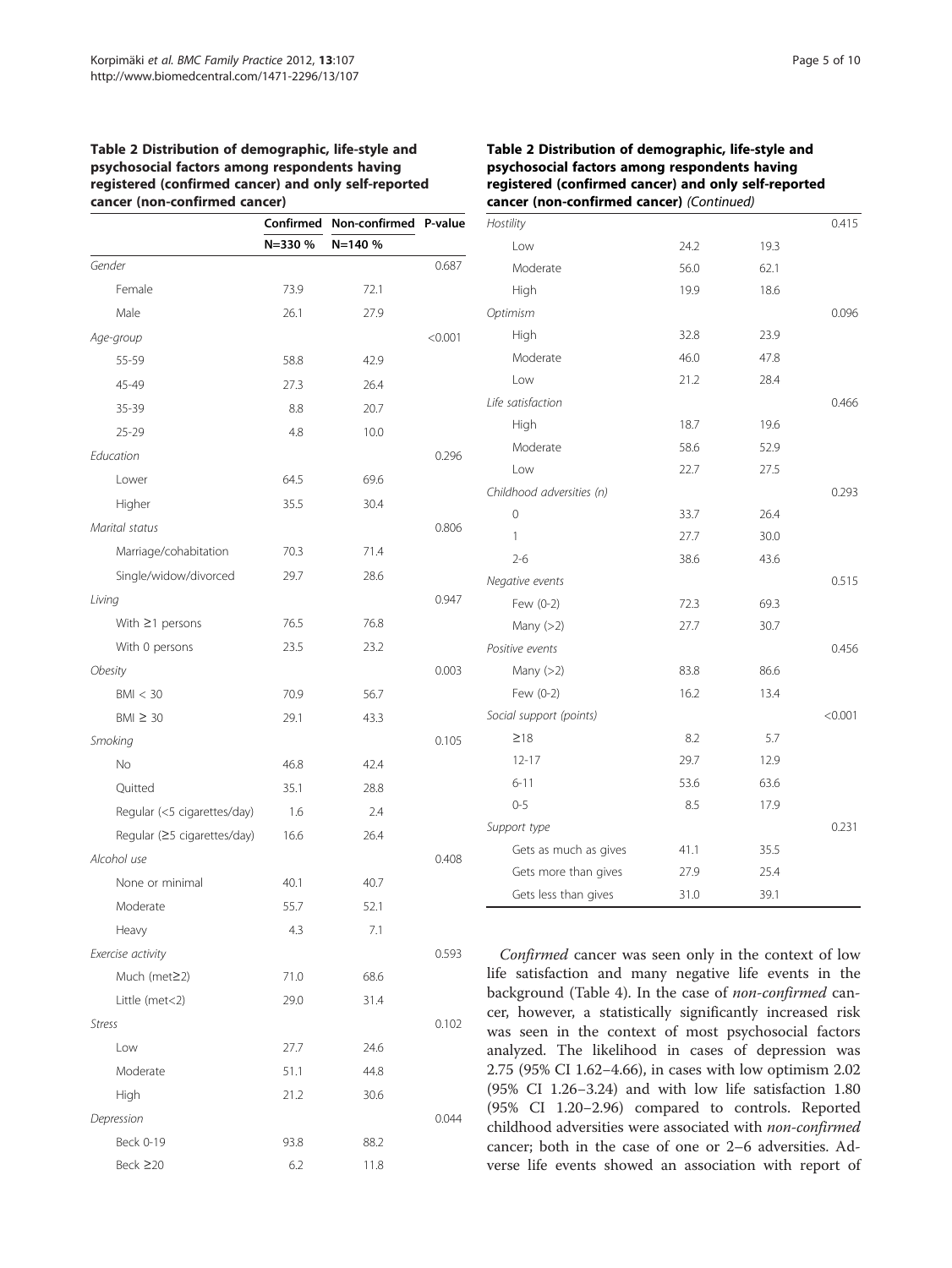|                             | Confirmed ~ control |                 | Non-confirmed $\sim$ control |                 |
|-----------------------------|---------------------|-----------------|------------------------------|-----------------|
|                             | <b>OR</b>           | 95 % CI         | <b>OR</b>                    | 95% CI          |
| Education                   |                     |                 |                              |                 |
| Higher                      | $\overline{1}$      |                 | $\mathbf{1}$                 |                 |
| Lower                       | 0.913               | $0.719 - 1.159$ | 1.523                        | 1.039 - 2.232   |
| Marital status              |                     |                 |                              |                 |
| Marriage /cohabitation      | $\overline{1}$      |                 | $\mathbf{1}$                 |                 |
| Single/widow/divorced       | 1.384               | $1.083 - 1.768$ | 1.596                        | $1.119 - 2.274$ |
| Living                      |                     |                 |                              |                 |
| With $\geq$ 1 persons       | $\mathbf{1}$        |                 | $\mathbf{1}$                 |                 |
| With 0 persons              | 1.366               | $1.050 - 1.777$ | 1.431                        | $0.957 - 2.138$ |
| Obesity                     |                     |                 |                              |                 |
| BMI < 30                    | $\overline{1}$      |                 | $\mathbf{1}$                 |                 |
| $BMI \geq 30$               | 1.024               | $0.799 - 1.311$ | 2.120                        | 1.497 - 3.003   |
| Smoking                     |                     |                 |                              |                 |
| No                          | $\mathbf{1}$        |                 | $\mathbf{1}$                 |                 |
| Quitted                     | 1.219               | $0.941 - 1.579$ | 1.105                        | $0.718 - 1.700$ |
| Regular (<5 cigarettes/day) | 0.910               | $0.369 - 2.249$ | 1.326                        | $0.411 - 4.277$ |
| Regular (≥5 cigarettes/day) | 0.989               | $0.713 - 1.372$ | 1.652                        | $1.062 - 2.571$ |
| Alcohol use                 |                     |                 |                              |                 |
| None 0r minimal             | $\mathbf{1}$        |                 | $\mathbf{1}$                 |                 |
| Moderate                    | 0.835               | $0.661 - 1.055$ | 0.754                        | $0.527 - 1.077$ |
| Heavy                       | 0.655               | $0.373 - 1.151$ | 1.100                        | $0.553 - 2.190$ |
| Exercise activity           |                     |                 |                              |                 |
| Much (met≥2)                | $\mathbf{1}$        |                 | $\mathbf{1}$                 |                 |
| Little (met<2)              | 0.904               | $0.708 - 1.153$ | 1.083                        | $0.755 - 1.553$ |

<span id="page-6-0"></span>Table 3 ORs (95% CI) of demographic and life-style factors reported among respondents in the multivariate logistic regression analysis for registry-confirmed (confirmed cancer) and only self-reported cancer (non-confirmed cancer) with adjustment for age and sex

non-confirmed cancer similar to that with confirmed cancer. Little social support was associated with reporting non-confirmed cancer (OR 2.69, 95% CI 1.20−6.06), but the interrelationship between receiving and giving support showed no association.

#### **Discussion**

According to our findings psychosocial strain appeared to accumulate among subjects who had only subjective, i.e. non-confirmed cancer. They had an increased risk of depression, lower optimism, lower life satisfaction, more childhood adversities, more negative life events and less social support as compared to individuals with by means of registry data confirmed cancer. Thus, the results gave support for the pre-assumption that individuals with a subjective experience of cancer that has not been a provisional diagnosis nor has been based on missing or invalid registry data may conceal severe psychological distress. That kind of situation might partially be based on misunderstanding of the message given by a health

care professional. They also had more often a lower educational level, were single, widowed or divorced, and were obese and regular heavier smokers.

#### **Strengths**

The HeSSup sample may be regarded as sufficiently large and the response rate to the follow-up as high (75.8%). According to the kappa coefficient the consistency of responses on childhood adversities between the years 1998 and 2003 was good [\[17,18\]](#page-9-0). The consistency of some other psychosocial variables asked may be comparably stable, whereas some other self-reports may be more prone to reactivity. The measured variables can be considered valid, since they are widely used in well organized and referred studies [\[8](#page-9-0)-[16\]](#page-9-0).

The cancer diagnoses in our material can be considered reliable and extensive. The data quality and quality control of the Finnish Cancer Registry is valid [[19\]](#page-9-0), and it is highly confident that all diagnosed cancer cases were registered and those who only self-reported cancer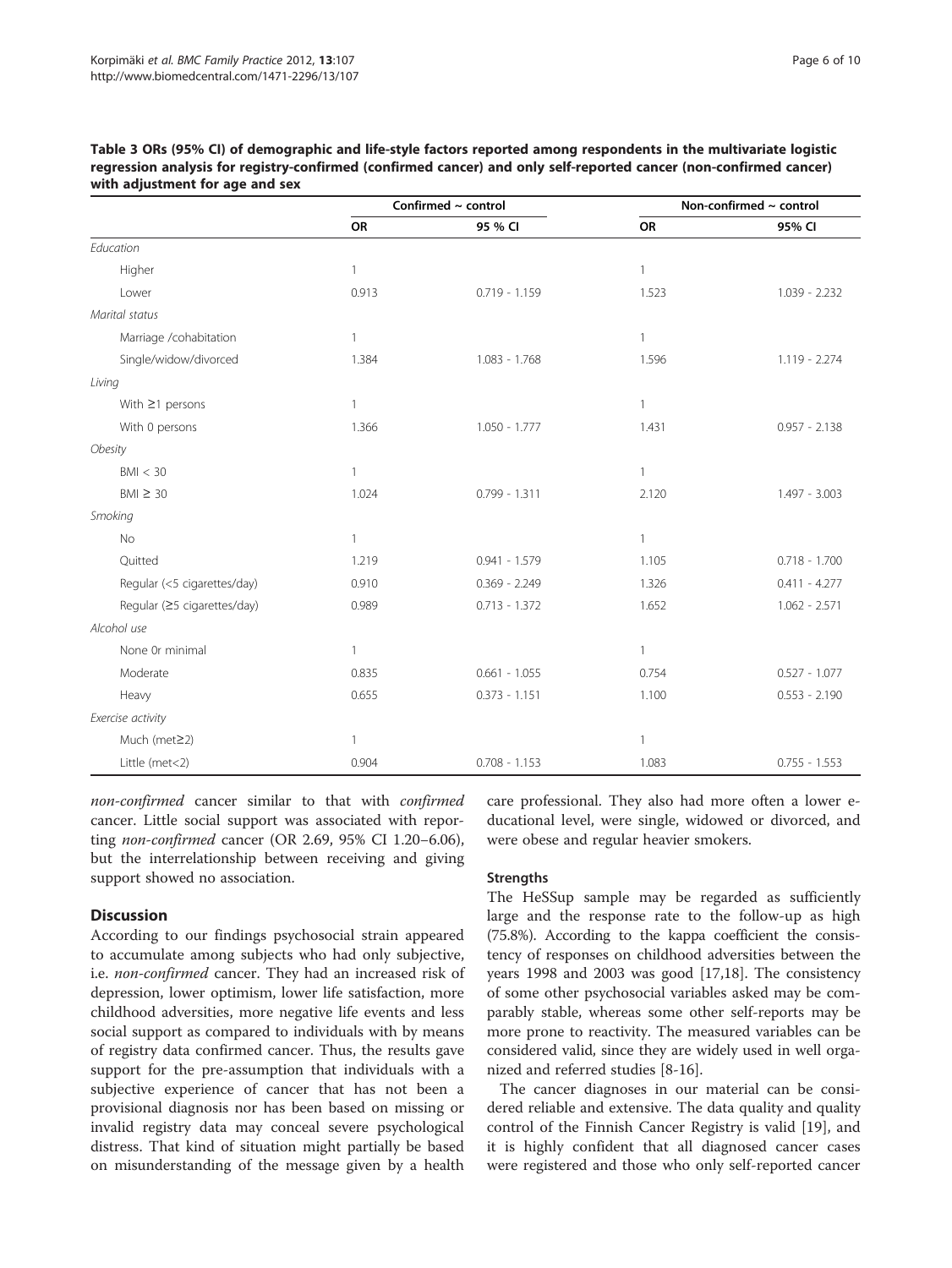|                         |              | Confirmed $\sim$ control |               | Non-confirmed $\sim$ control |  |
|-------------------------|--------------|--------------------------|---------------|------------------------------|--|
|                         | OR           | 95% CI                   | OR            | 95% CI                       |  |
| <b>Stress</b>           |              |                          |               |                              |  |
| Low                     | $\mathbf{1}$ |                          | $\mathbf{1}$  |                              |  |
| Moderate                | 1.090        | $0.840 - 1.415$          | 1.052         | $0.686 - 1.612$              |  |
| High                    | 0.964        | $0.701 - 1.326$          | 1.553         | $0.979 - 2.463$              |  |
| Depression              |              |                          |               |                              |  |
| Beck 0-19               | $\mathbf{1}$ |                          | $\mathbf{1}$  |                              |  |
| Beck $\geq$ 20          | 1.291        | $0.813 - 2.051$          | 2.749         | 1.620 - 4.664                |  |
| Hostility               |              |                          |               |                              |  |
| Low                     | $\mathbf{1}$ |                          | $\mathbbm{1}$ |                              |  |
| Moderate                | 0.998        | 0.763-1.306              | 1.279         | $0.716 - 1.724$              |  |
| High                    | 1.144        | 0.816-1.605              | 1.068         | 0.616-1.850                  |  |
| Optimism                |              |                          |               |                              |  |
| High                    | $\mathbf{1}$ |                          | $\mathbf{1}$  |                              |  |
| Moderate                | 0.877        | $0.682 - 1.129$          | 1.256         | $0.820 - 1.924$              |  |
| Low                     | 1.126        | $0.827 - 1.533$          | 2.018         | 1.258 - 3.239                |  |
| Life satisfaction       |              |                          |               |                              |  |
| High                    | $\mathbf{1}$ |                          | $\mathbf{1}$  |                              |  |
| Moderate                | 1.236        | $0.923 - 1.657$          | 1.117         | $0.716 - 1.724$              |  |
| Low                     | 1.510        | $1.069 - 2.131$          | 1.800         | 1.096 - 2.957                |  |
| Child adversities (n)   |              |                          |               |                              |  |
| $\mathbf 0$             | $\mathbf{1}$ |                          | $\mathbbm{1}$ |                              |  |
| 1                       | 1.085        | $0.818 - 1.439$          | 1.594         | 1.022 - 2.486                |  |
| $2 - 6$                 | 1.211        | $0.935 - 1.570$          | 1.761         | $1.167 - 2.655$              |  |
| Negative events         |              |                          |               |                              |  |
| Few (0-2)               | $\mathbf{1}$ |                          | $\mathbf{1}$  |                              |  |
| Many $(>2)$             | 1.486        | 1.160 - 1.903            | 1.616         | 1.124 - 2.322                |  |
| Positive events         |              |                          |               |                              |  |
| Many $(>2)$             | $\mathbf{1}$ |                          | $\mathbf{1}$  |                              |  |
| Few (0-2)               | 1.087        | $0.801 - 1.475$          | 0.994         | $0.600 - 1.648$              |  |
| Social support (points) |              |                          |               |                              |  |
| $\geq$ 18               | $\mathbf{1}$ |                          | $\mathbf{1}$  |                              |  |
| $12 - 17$               | 1.195        | $0.775 - 1.845$          | 0.770         | $0.334 - 1.775$              |  |
| $6 - 11$                | 0.839        | $0.553 - 1.272$          | 1.748         | $0.841 - 3.635$              |  |
| $0 - 5$                 | 0.689        | $0.999 - 1.181$          | 2.693         | $1.197 - 6.060$              |  |
| Support type            |              |                          |               |                              |  |
| Gets as much as gives   | $\mathbf{1}$ |                          | $\mathbf{1}$  |                              |  |
| Gets more than gives    | 1.254        | $0.953 - 1.651$          | 1.071         | $0.687 - 1.669$              |  |
| Gets less than gives    | 0.804        | $0.618 - 1.045$          | 1.315         | 0.889 - 1.946                |  |

#### <span id="page-7-0"></span>Table 4 ORs (95% CI) of psychosocial factors reported among respondents in the multivariate logistic regression analysis for registry-confirmed (confirmed cancer) and only self-reported cancer (non-confirmed cancer) with adjustment for age and sex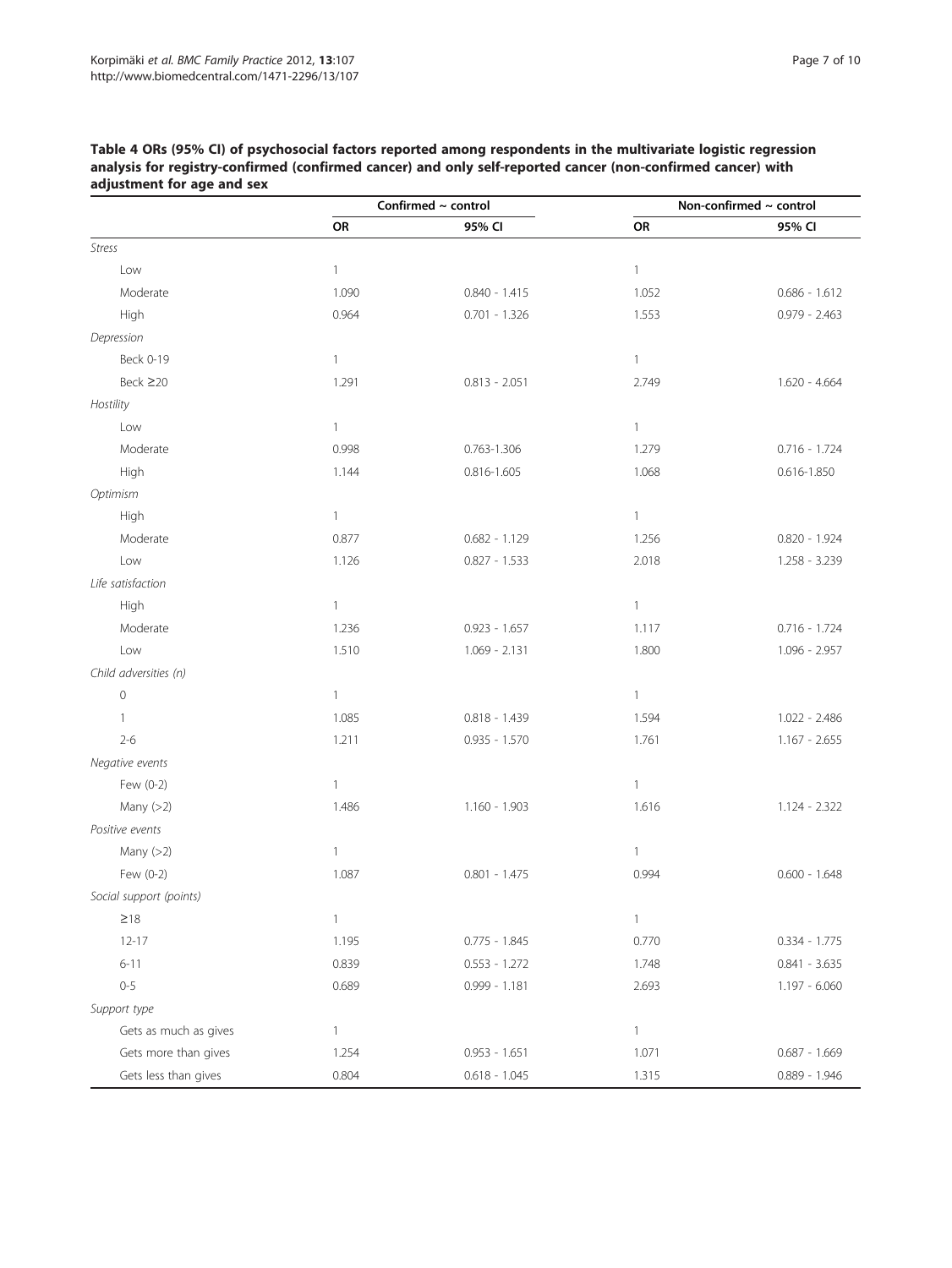did not have a verified diagnosis. The agreement between questionnaire data and medical records has proved to be good in chronic diseases with clear diagnostic criteria, while for diseases with no established diagnostic criteria it seemed poor [\[20\]](#page-9-0). When only definite diagnoses were included, questionnaire responses indicated a higher prevalence.

#### Limitations

Misinterpretations of cancer diagnoses may have originated from doctors' wording when questioning or excluding something during the examination, e.g. nevus extraction, prostate sample or Pap test. A provisional diagnosis is not subsequently confirmed upon more extensive work-up, after the patient was told that cancer was present. To reduce false interpretations, cancer types like basalioma, polycythemia vera and myelofibrosis were excluded, as they are in the basic statistics of the Cancer Registry. These cancers are usually only monitored, not actively treated. The word cancer may even today sound frightening. Hunziker and associates concluded that one in three "asymptomatic" patients had one or more hidden reasons for requesting a checkup [[21\]](#page-9-0). One concern for a consultation might be a fear of cancer.

The analyses were adjusted for age and sex, but one further notable variable for adjustment might have been depression. The diagnosis of cancer was associated with depression, but the extent has varied in previous studies [[22-24](#page-9-0)]. In our study depression was associated with reporting non-confirmed cancer, not with confirmed disease. Romanov and associates found that somatic disease, stressful life events and lack of social support each independently increased the risk of depressiveness [\[15](#page-9-0)]. Strömberg and associates found that perceived physical health, stress, family relations and work situation are relevant indicators in detection of patients at risk of depression in primary care settings [[25](#page-9-0)]. One limitation in our study was the cross-sectional assessment of these and other psychosocial variables in the questionnaire.

To avoid the impact of recently diagnosed cancer on responses to the questionnaire in 2003, only cancers diagnosed in 2002 or earlier were included. No causal relationship between the psychosocial variables and the cancer diagnosis can be assumed. Here we could not know when e.g. negative life events have occurred, or whether the diagnosis changed life satisfaction or the feeling of social support. Factors such as time since diagnosis and treatment, type of treatment or possible cancer recurrence were not included in the analyses. This notwithstanding, Parker and colleagues found that disease characteristics appeared to have less impact on patients' quality of life than did demographic variables or social support [[23](#page-9-0)]. Hamer and associates showed that the presence of participants with a cancer history in community-based cohorts may lead to overestimation of the association between psychosocial distress and subsequent cancer mortality [\[26\]](#page-9-0).

## Comparison to other studies

Psychosocial factors may contribute to cancer via highrisk life style factors. No such notable effect was seen either in our study or in the work of Chida and associates [\[27](#page-9-0)]. An increased likelihood of a confirmed cancer diagnosis was seen only in the context of low life satisfaction and a great number of negative life events in the background.

Socioeconomic status was measured in terms of education, which was lower among respondents who had non-confirmed cancer. Pukkala and Weiderpass found cancers of the cervix uteri and vagina to be associated with lower social class, whereas breast cancers were most common in higher social classes [[28](#page-9-0)]. Living without a close relationship increased the risk of confirmed cancer here. Partner support was associated with high optimism and less despair in cancer patients [\[29](#page-9-0)]. Mortality has been estimated to be lowest at about 22–25 kg/m<sup>2</sup> BMI and each 5 kg/m<sup>2</sup> higher BMI has been associated with 10% higher mortality due to malignancies [\[30\]](#page-9-0). In our study obesity was associated only with reporting non-confirmed cancer. Smoking as a known risk factor for many types of cancer also replicated this finding, but not for confirmed disease. This was not surprising, since after confronting a disease people might be more prone to change their habits. In a recently published survey covering life-style behaviours among cancer survivors, males did not differ from controls and females were only more physically inactive [[31\]](#page-10-0).

Traeger and associates found that prostate cancer patients who experienced more daily stress may have poorer resources to cope with ongoing disease concerns [[32\]](#page-10-0). In our study no difference in reported stress was seen between both groups of cancer patients and controls. The better psychosocial adaptation in women with breast cancer under treatment may affect biological parameters and may contribute to their health status [[33](#page-10-0)]. Baider and associates found that cancer patients and also partners experiencing high psychosocial distress reported lower levels of perceived family support [[34\]](#page-10-0). Our results are in accordance with this. Quality of life among cancer patients was shown to correlate with psychosocial variables, whereas no clear causation was seen in the work of Shapiro and associates [[35](#page-10-0)]. Lebel and associates concluded that earlier stress-related problems during diagnosis and treatment predicted long-term stress-related problems among breast cancer patients [[36\]](#page-10-0).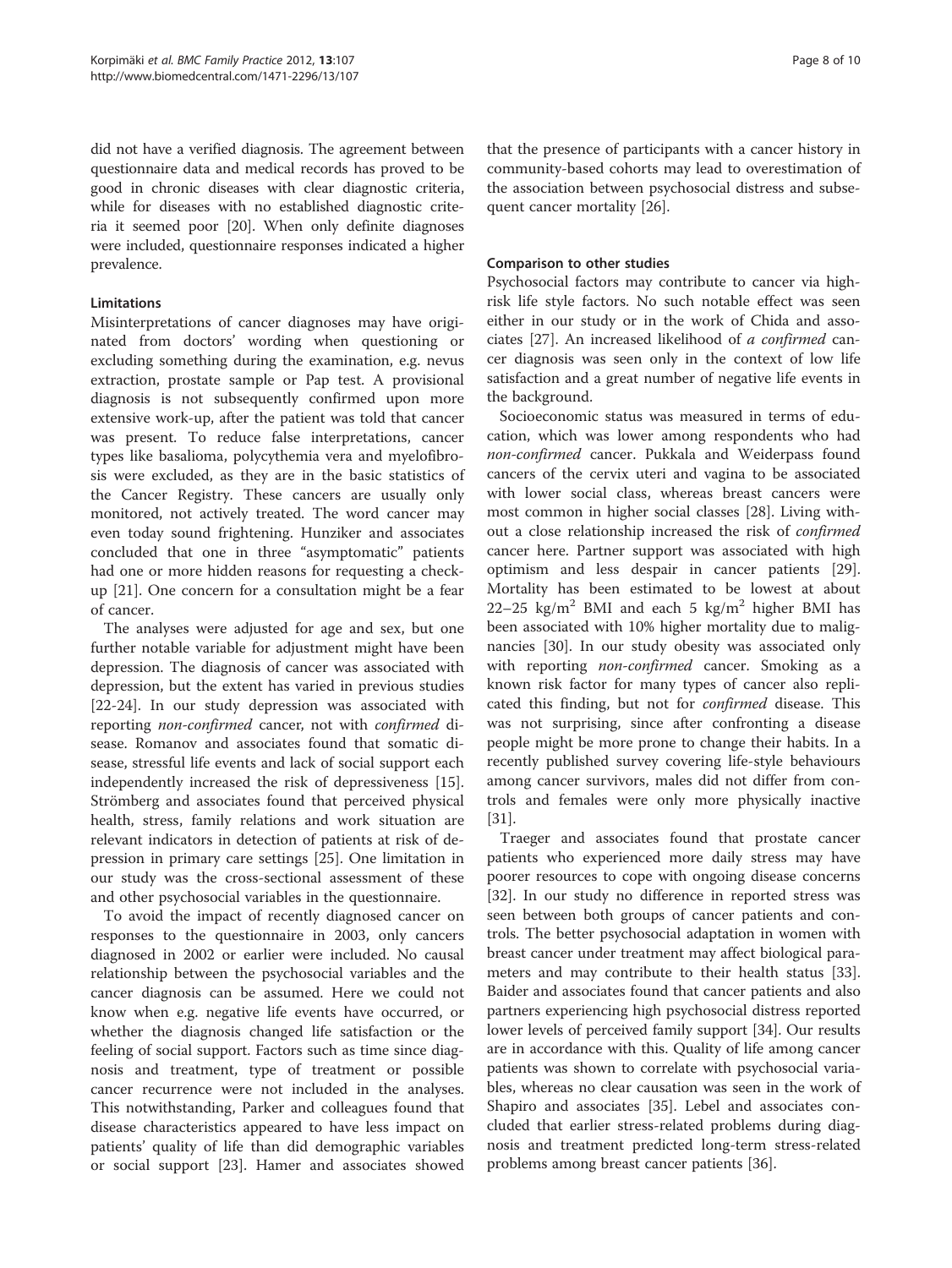<span id="page-9-0"></span>Somatoform disorders like hypochondria may also explain the subjective experience of cancer. Haftgoli and associates examined the association with psychosocial stressors and depression, anxiety and somatoform disorders in primary care patients consulting GP for a physical complaint [[37](#page-10-0)]. Stressors appeared to have less impact on levels of somatoform disorders than on depression or anxiety.

## Conclusions

Individuals with only a subjective experience of cancer reported more psychosocial strain than those with accompanying registered cancer. People with experience of having cancer but no verified diagnosis may act like cancer patients. Their need for health care services might increase. Doctors should not undertake groundless examinations or make even hazardous, harmful or injurious decisions. Instead such patients should be given support and their possible depressiveness should be treated. Self-report of a severe disease like cancer without corresponding clinical findings might reflect heavy psychological distress which should be taken into consideration in clinical work.

#### Competing interests

The authors declare that they have no competing interests.

#### Authors' contributions

SK performed the statistical analysis and drafted the manuscript. MS participated in the design of the study and helped to draft the manuscript. SS conceived the study and helped to revise the manuscript. KM conceived the study, and participated in its design and coordination and helped to draft the manuscript. All authors have read and approved the final manuscript.

#### Author details

<sup>1</sup>Tampere Health Centre, Tampere, Finland. <sup>2</sup>Medical School, University of Tampere, Tampere, Finland. <sup>3</sup>Department of Public Health, Nordic School of Public Health, University of Turku, Turku, Finland. <sup>4</sup>Centre of General Practice, Hospital District of Pirkanmaa, Tampere, Finland.

#### Received: 18 April 2012 Accepted: 7 November 2012 Published: 13 November 2012

#### References

- 1. The Finnish Cancer Registry: Institute for Statistical and Epidemiological Cancer Research. Helsinki, Finland: [[http://stats.cancerregistry.fi/stats/fin/](http://stats.cancerregistry.fi/stats/fin/vfin0008i0.html) [vfin0008i0.html\]](http://stats.cancerregistry.fi/stats/fin/vfin0008i0.html) (accessed December 2010).
- 2. Population Register Centre: Helsinki, Finland: [http://www.vrk.fi/default.aspx?](http://www.vrk.fi/default.aspx?site=4) [site=4\]](http://www.vrk.fi/default.aspx?site=4) (accessed August 2012).
- 3. Korkeila K, Suominen S, Ahvenainen J, Ojanlatva A, Rautava P, Helenius H, Koskenvuo M: Non-response and related factors in a nation-wide health survey. Eur J Epidemiol 2001, 17(11):991-999.
- 4. Suominen S, Koskenvuo K, Sillanmäki L, Vahtera J, Korkeila K, Kivimäki M, Mattila K, Virtanen P, Sumanen M, Rautava P, Koskenvuo M: Non-response in a nationwide follow-up postal survey in Finland: a register-based mortality analysis of respondents and non-respondents of the Health and Social Support (HeSSup) Study. BMJ Open 2012, 2:e000657.
- 5. Finnish Cancer Registry: Institute for Statistical and Epidemiological Cancer Research: Cancer in Finland 2008 and 2009, Cancer Statistics of the National Institute for Health and Welfare (THL). Helsinki: Cancer Society of Finland Publication No. 84; 2011. [\[www.cancer.fi/syoparekisteri/en/\]](http://www.cancer.fi/syoparekisteri/en/) (accessed August 2012).
- The Finnish Cancer Registry: Institute for Statistical and Epidemiological Cancer Research. Helsinki, Finland. [[http://www.cancer.fi/syoparekisteri/en/](http://www.cancer.fi/syoparekisteri/en/registration) [registration\]](http://www.cancer.fi/syoparekisteri/en/registration) (accessed August 2012).
- 7. Wilson PW, Paffenbarger RS Jr, Morris JN, Havlik RJ: Assessment methods for physical activity and physical fitness in population studies: report of a NHLBI workshop. Am Heart J 1986, 111(6):1177–1192.
- 8. Reeder LG, Schrama PG, Dirken JM: Stress and cardiovascular health: an international cooperative study. I. Soc Sci Med 1973, 7(8):573–584.
- 9. Beck AT, Ward CH, Mendelson M, Mock J, Erbaugh J: An inventory for measuring depression. Arch Gen Psychiatry 1961, 4(6):561–571.
- 10. Koskenvuo M, Kaprio J, Rose RJ, Kesäniemi A, Sarna S, Heikkilä K, Langinvainio H: Hostility as a risk factor for mortality and ischemic heart disease in men. Psychosom Med 1988, 50(4):330–340.
- 11. Scheier MF, Carver CS, Bridges MW: Distinguishing optimism from neuroticism (and trait anxiety, self-mastery, and self-esteem): a reevaluation of the Life Orientation Test. J Pers Soc Psychol 1994, 67(6):1063–1078.
- 12. Koivumaa-Honkanen H, Honkanen R, Viinamäki H, Heikkilä K, Kaprio J, Koskenvuo M: Self-reported life satisfaction and 20-year mortality in healthy Finnish adults. Am J Epidemiol 2000, 152(10):983-991.
- 13. Rahkonen O, Lahelma E, Huuhka M: Past or present? Childhood living conditions and current socioeconomic status as determinants of adult health. Soc Sci Med 1997, 44(3):327–336.
- 14. Kivimäki M, Vahtera J, Elovainio M, Lillrank B, Kevin MV: Death or illness of a family member, violence, interpersonal conflict, and financial difficulties as predictors of sickness absence: longitudinal cohort study on psychological and behavioral links. Psychosom Med 2002, 64(5):817–825.
- 15. Romanow K, Varjonen J, Kaprio J, Koskenvuo M: Life events and depressiveness − the effect of adjustment for psychosocial factors, somatic health and genetic liability. Acta Psychiatr Scand 2003, 107(1):25–33.
- 16. Sarason IG, Sarason BR, Shearin EN, Pierce GR: A brief measure of social support: practical and theoretical implications. J Soc Pers Relatsh 1987, 4(4):497–510.
- 17. Sumanen M, Koskenvuo M, Sillanmäki L, Mattila K: Childhood adversities experienced by working-aged coronary heart disease patients. J Psychosom Res 2005, 59(5):331–335.
- 18. Korpimäki S, Sumanen M, Sillanmäki L, Mattila K: Cancer in working-age is not associated with childhood adversities. Acta Oncol 2010, 49(4):436–440.
- 19. Teppo L, Pukkala E, Lehtonen M: Data quality and quality control of a population-based cancer registry. Experience in Finland. Acta Oncol 1994, 33(4):365–369.
- 20. Haapanen N, Miilunpalo S, Pasanen M, Oja P, Vuori I: Agreement between questionnaire data and medical records of chronic diseases in middle-aged and elderly Finnish men and women. Am J Epidemiol 1997, 145(8):762–769.
- 21. Hunziker S, Schläpfer M, Langewitz W, Kaupfann G, Nüesch R, Battegay E, Zimmerli U: Open and hidden agendas of "asymptomatic" patients who request check-up exams. BMC Fam Pract 2011, 12:22.
- 22. Grassi L, Rosti G: Psychosocial morbidity and adjustment to illness among long-term cancer survivors. Psychosomatics 1996, 37(6):523–532.
- 23. Parker PA, Baile WF, De Moor C, Cohen L: Psychosocial and demographic predictors of quality of life in a large sample of cancer patients. Psychooncology 2003, 12(2):183–193.
- 24. Oerlemans ME, van den Akker M, Schuurman AG, Kellen E, Buntinx F: A meta-analysis on depression and subsequent cancer risk. Clin Prac Epidemiol Mental Health 2007, 3:29.
- 25. Strömberg R, Backlund LG, Löfvander M, Psychosocial stressors and depression at a Swedisch primary health care centre: A gender perspective study. BMC Fam Pract 2011, 12:120.
- 26. Hamer M, Yoichi C, Molly GJ: Psychological distress and cancer mortality. J Psychosom Res 2009, 66(3):255–258.
- 27. Chida Y, Hamer M, Wardle J, Steptoe A: Do stress-related psychosocial factors contribute to cancer incidence and survival? Nature Clin Pract 2008, 5(8):466–475.
- 28. Pukkala E, Weiderpass E: Time trends in socio-economic differences in incidence rates of cancers of the breast and female genital organs (Finland, 1971–1995). Int J Cancer 1999, 81(1):56–61.
- 29. Gustavsson-Lilius M, Julkunen J, Hietanen P: Quality of life in cancer patients: The role of optimism, hopelessness, and partner support. Qual Life Res 2007, 16(1):75–87.
- 30. Prospective studies collaboration, Whitlock G, Lewington S, Sherliker P, Clarke R, Emberson J, Halsey J, Qizilbash N, Collins R, Peto R: Body-mass